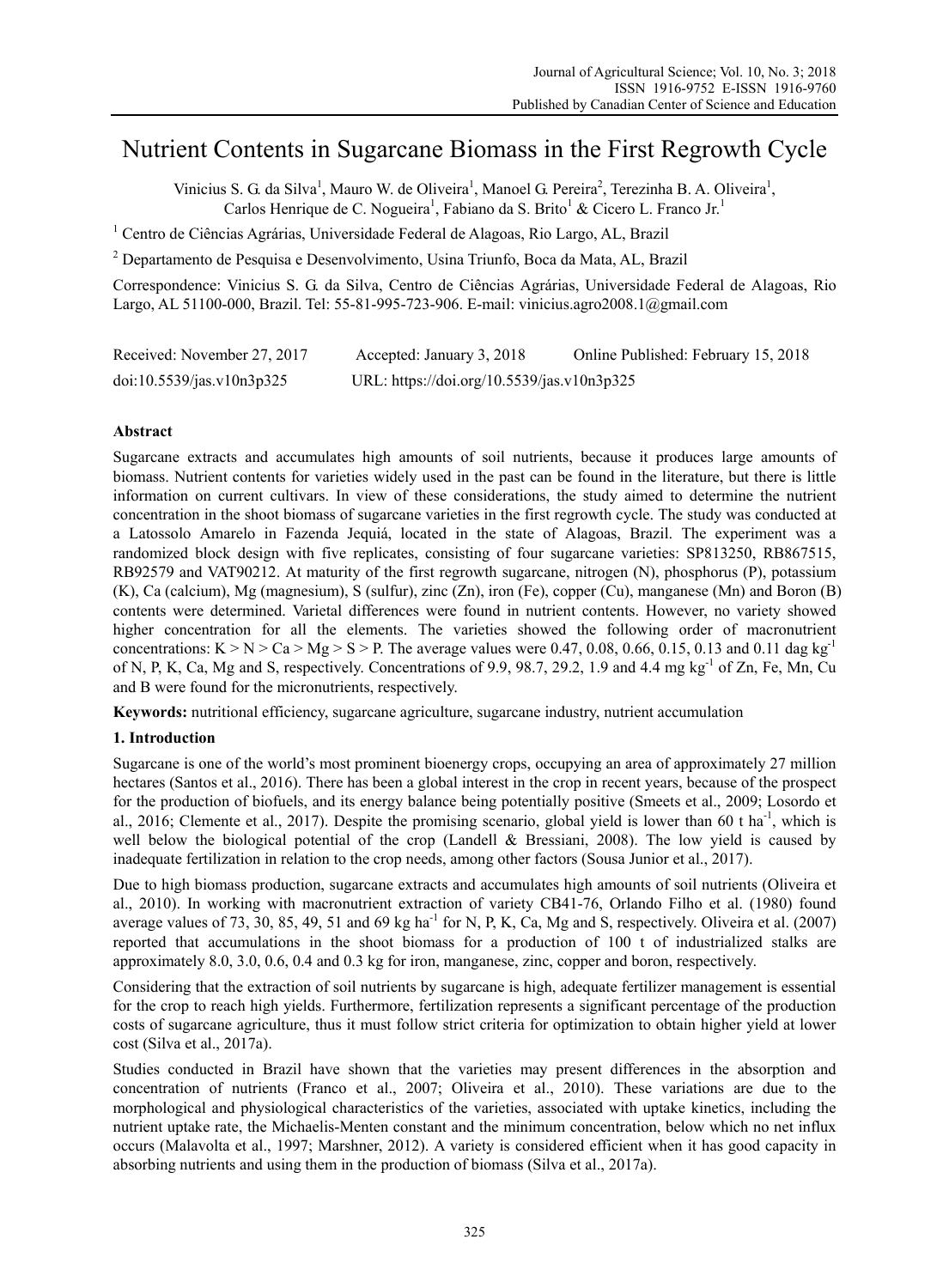Although essential for the nutritional management of sugarcane, studies that have evaluated nutrient content in the biomass of sugarcane grown in Brazil are irregular, and the information available mostly refers to varieties that are no longer used (Oliveira et al., 2010). Thus, studies evaluating nutrient content are of great importance because they allow the selection of more efficient varieties, reducing production costs.

In view of this, the study aimed to evaluate the macronutrient contents in the shoot biomass of varieties RB92579, SP813250, RB867515 and VAT90212 in the first regrowth cycle.

## **2. Material and Methods**

#### *2.1 Description of the Experimental Area*

The study was conducted in the field, between late 2009 and early 2011, in the city of Anadia-AL (9º48′24″ S, 36º6′55″ W), located in the Zona da Mata de Alagoas, Brazil (Figure 1). The climate is tropical rainy with dry summers, according to Koppen classification. The average annual rainfall is 1,200 mm and the average temperature is 29 ºC (Silva et al., 2017a).



Figure 1. Location of the experimental area

The soil of the experimental area was classified as a Latossolo Amarelo (Embrapa, 2013). Prior to the commencement of the study, soil sampling was done at 0.0-0.2 and 0.2-0.4 m for chemical characterization (Table 1). The attributes evaluated in this study were pH  $(H_2O)$ ,  $Ca^{2+}$ ,  $Mg^{2+}$ ,  $K^+$ ,  $Al^{3+}$ ,  $(H+A)$  and P.  $Ca^{2+}$ ,  $Mg^{2+}$ and  $Al^{3+}$  were extracted with KCl 1.0 mol L<sup>-1</sup> and determined by titration. P and K were extracted using Mehlich-1. P was determined by colorimetry and  $K^+$  by flame photometry. Potential acidity (H+Al) was extracted using  $0.5 \text{ mol L}^{-1}$  of calcium acetate and determined by titration. The analyses were done according to the methodologies described by Embrapa (2009).

Table 1. Soil chemical attributes of the experimental area at 0-20 cm and 20-40 cm

| Layers         | pΗ  |       |                                     | Ċа  | Mg  | Al              | $H+A1$ |
|----------------|-----|-------|-------------------------------------|-----|-----|-----------------|--------|
| ----- cm ----- | H,O |       | ------- mg dm <sup>-3</sup> ------- |     |     | emole $dm^{-3}$ |        |
| $00 - 20$      | 59  | 103.0 | 40                                  | 1.8 | 0.8 | 0.0             | 3.80   |
| 20-40          | 5.0 | 21.6  | 20                                  | 0.6 |     | 0.6             | 4.62   |

#### *2.2 Soil Preparation and Planting of Sugarcane*

Based on the results of the soil analysis (Table 1), soil acidity was corrected using dolomitic limestone at a dose of 150 kg ha<sup>-1</sup>, calculated by the method that aims to increase base saturation to  $60\%$ , which is in line with Oliveira et al. (2007). After the application of limestone, the soil was plowed and harrowed, and finally the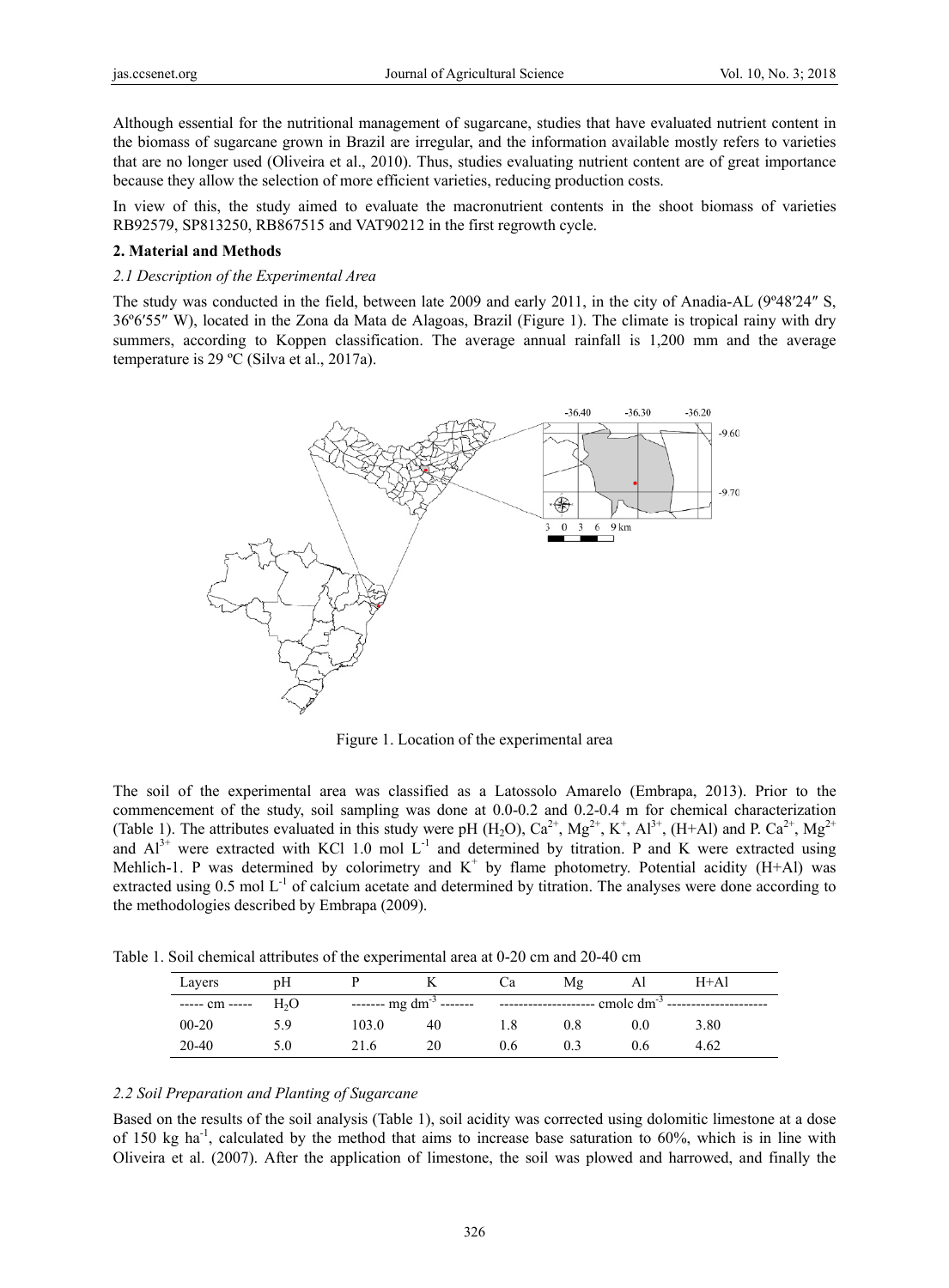grooves were opened. The planting was done manually in September 2009. Sugarcane stalks with three buds per seed piece were distributed in the planting grooves in order to reach 18 buds per meter.

The evaluations were conducted in the first regrowth cycle. The cane-plant (2009-2010) lasted 16 months and the volume of rainfall in this period was 1873 mm. The first regrowth (2010-2011) lasted 12 months, with rainfall of 1931 mm (Figure 2).



Figure 2. Monthly rainfall during the study period (Silva et al., 2017 a)

Fertilization was based on the recommendation of the Usina Triunfo, according to the results of the soil analysis (Table 1). Doses of 60, 100 and 150 kg ha<sup>-1</sup> of N,  $P_2O_5$  and  $K_2O$  were applied to the bottom of the groove in the cane-plant cycle. At regrowth, the plots received 500 kg ha<sup>-1</sup> of the 20-05-25 formula (N-P-K).

## *2.3 Experimental Design*

The study was conducted in a randomized complete block design with five replicates. The treatments consisted of four varieties of sugarcane: SP813250, RB867515, RB92579 and VAT90212. The cultivars were planted in plots with six grooves (10.0 m in length, 1.0 m apart), totaling 60  $m<sup>2</sup>$  of total area. The four central lines (6.0 m in length) were considered the useful area of each plot, totaling  $24 \text{ m}^2$ .

The varieties were chosen because of their high yield and industrial quality (Silva, 2017a, 2017b), in addition to the high representativeness. The sum of their cultivated areas was more than 50% of the area planted with sugarcane in the Northeast of Brazil, one year prior to the installation of the experiment.

#### *2.4 Evaluation of Nutrient Contents in Sugarcane Shoot Biomass*

At the time of maturation of the sugarcane (twelve months after the cutting of the cane-plant), the shoots of 10 plants were randomly sampled in the useful area of each plot. The sampled shoot was ground in a forage chopper, and then wet subsamples were collected. In the laboratory, the subsamples were dried in an oven at 65 ºC for 72 hours and weighed once again to determine the dry subsample. After obtaining the dry mass, the subsamples were ground in a Wiley-type mill. Shoot biomass was analyzed for nitrogen (N), phosphorus (P), potassium (K), calcium (Ca), magnesium (Mg) and sulfur (S), following the methods described by Malavolta et al. (1997). N was extracted by sulfur digestion and determined by the Kjeldahl method, boron was extracted by dry digestion and determined by the Muffle furnace method, and the other nutrients were extracted by nitric-perchloric digestion. P was determined colorimetrically by the development of the blue color, by reducing the phosphomolybdate complex. K was determined by flame photometry. Ca, Mg, Mn, Fe, Zn, Cu and Fe were determined by atomic absorption spectrophotometry and S by barium sulfate turbidimetry.

#### *2.5 Statistical Analysis*

The data were analyzed using Sisvar software (Ferreira, 2011). The variables were submitted to analysis of variance by the F-test and when significant, the means were compared by the Scott Knott test at 5%.

## **3. Results and Discussion**

The nitrogen contents in the shoot biomass of the sugarcane varieties RB867515, RB92579, VAT90212 and SP813250 are shown in Figure 1. RB867515 had the lowest concentration  $(0.40 \text{ dag kg}^{-1})$ . The other varieties did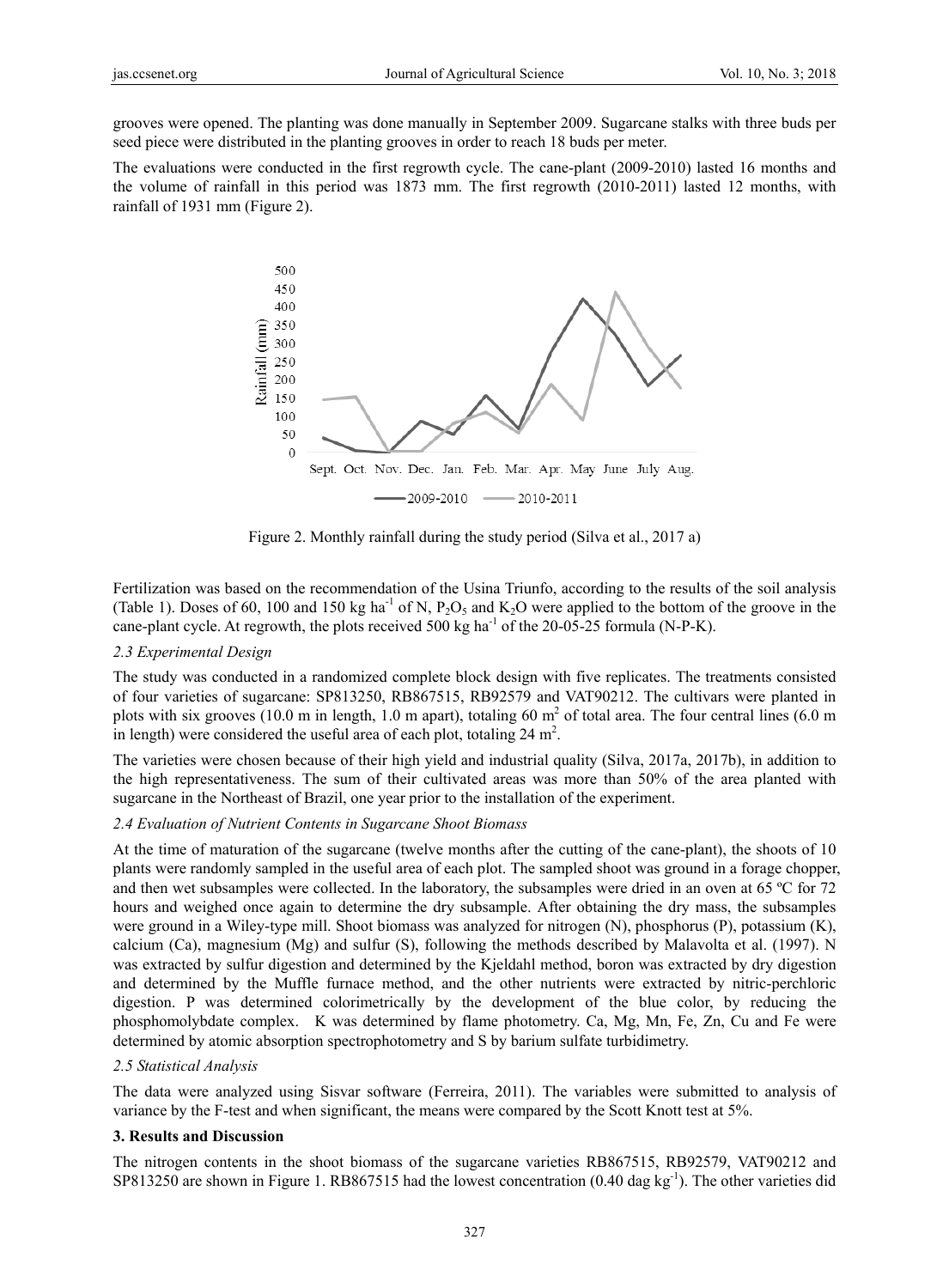not differ from one another and presented an average of 0.48 dag kg<sup>-1</sup>. Calheiros et al. (2012) evaluated biomass, sugar and protein production in RB92579 and RB867515 and found an average N content of 0.49 g kg<sup>-1</sup>, which is similar to those found in this study.

Although Nitrogen constitutes less than  $1 \text{ g kg}^{-1}$  of plant biomass, it is essential to the growth and development of sugarcane as it participates in the formation of nucleic acids, amino acids, proteins, and hormones (Malavolta et al., 1997). Thus, the main biochemical reactions of sugarcane are dependent on N, which is the element that sugarcane requires in larger quantities, after potassium (Oliveira et al., 2014; Ou et al., 2017). The effects of insufficient amounts of nitrogen on sugarcane growth were evaluated by Vale et al. (2011), who found reduction in growth, shoot and root biomass in plants grown under inadequate N supply.

VAT90212 had the highest concentration of P (0.106 dag kg<sup>-1</sup>), approximately 30% higher than the content found in the other varieties (Figure 1). Oliveira et al. (2012) evaluated yield and quality of R867515 and RB92579 influenced by manganese and copper fertilization and found levels well below those of this study (0.106 dag  $kg^{-1}$ ). This can be explained by the fact that the soil in this study had a high P content (average phosphorus values higher than 103 mg dm<sup>-3</sup>, extracted by Mehlich-1) (Table 1).

Various studies have shown that P the macronutrient least required by sugarcane (Benett et al., 2013; Rossato et al., 2016), although it is one of the elements that has most limited the cultivation of sugarcane in the tropics (Caione et al., 2013; Sousa et al., 2013; Simões Neto et al., 2015; Albuquerque et al., 2016). This fact is associated to the complex phosphorus dynamics in tropical soils, where there is predominance of 1:1 clays and iron and aluminum oxyhydroxides, which have high P adsorption capacity, promoting P fixation and reducing the efficiency of phosphate fertilization (Sanchez & Uehara, 1980).

In plants, P participates both in the growth of the crop and in the production of sucrose. Additionally, P is highly important in most metabolic energy transfers. It acts as an intermediary in the synthesis of numerous complex molecules and it can regulate the rate of various enzymatic reactions and processes, such as respiration, glycolysis, photosynthesis, and in the synthesis and degradation of starch (Malavolta et al., 1997; Marschner, 2012). In addition to this metabolic importance, phosphorus exerts great influence on fermentation when the juice is used for the production of alcohol or cachaça, and in the processing and purification of the juice when it is intended for the manufacture of sugar. During the manufacture of sugar, the concentration of inorganic phosphorus (Pi) in the stalk influences the clearing of the juice. This is because Pi adsorbs several impurities contained within, and the compounds formed in this adsorption (being less soluble) precipitate, facilitating its separation from sucrose. According to César et al. (1987), phosphorus content should be higher than 100 mg per liter of juice for good clearing. The organic phosphorus (Po) present in the sugarcane juice oscillates around 15% and its concentration in the stalk varies less than Pi. However, Po is converted to Pi as the sugarcane matures.

No varietal effect was observed for potassium contents. The varieties had an average concentration of 0.66 dag kg<sup>-1</sup> (Figure 1). Studies have shown that potassium is the most extracted macronutrient by sugarcane (Coleti et al., 2006; Oliveira et al., 2007; Oliveira et al., 2014), and the high demand for this element is because it acts as an enzymatic activator, participating in many metabolic processes related to photosynthesis. In addition, it acts on the translocation of sucrose, either in the transport of the phloem, or in the cell-to-cell movement of sucrose towards the phloem, or of the phloem towards storage (Malavolta et al., 1997).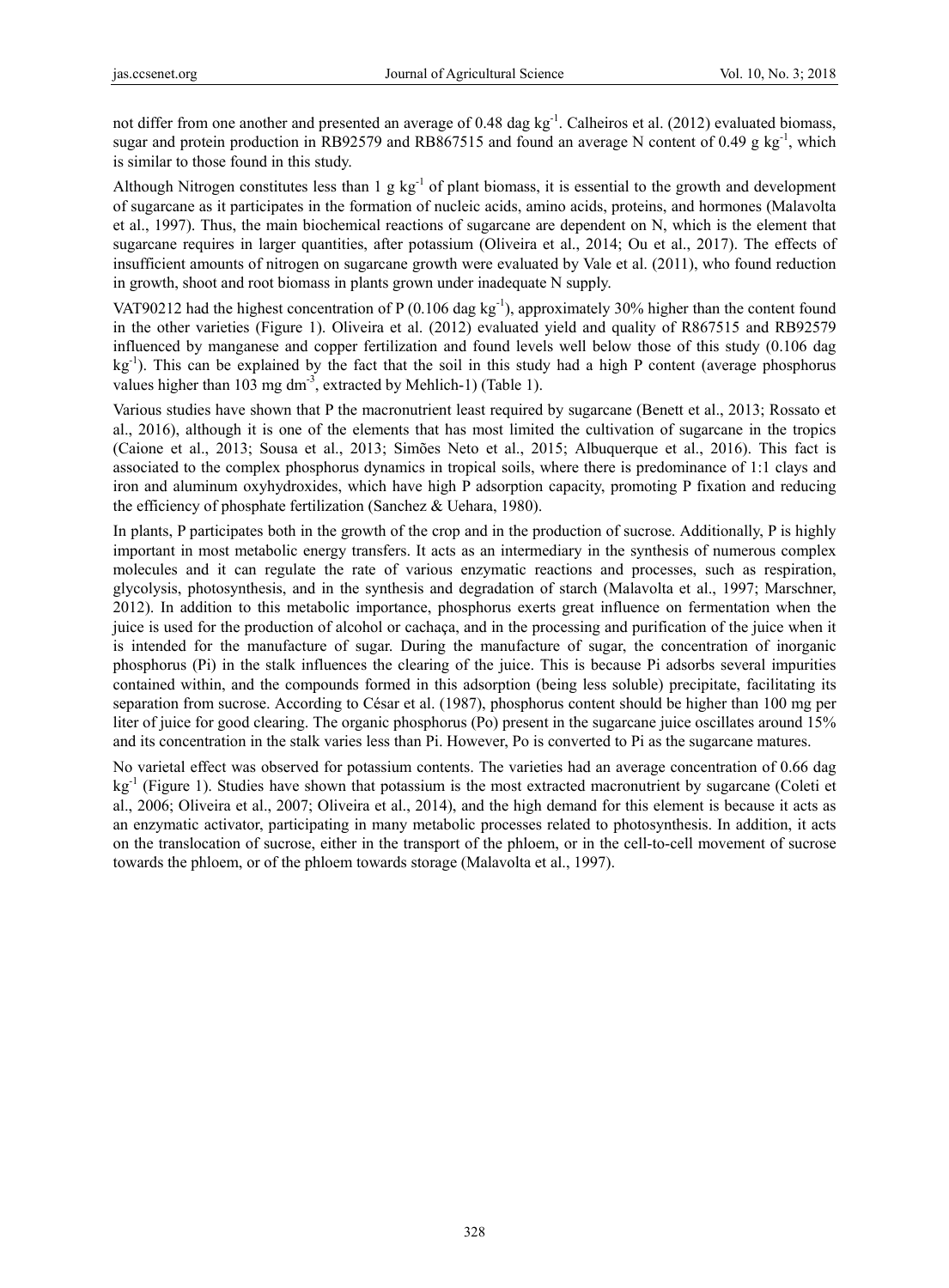

Figure 3. Macronutrient contents in the shoot biomass of four sugarcane varieties in the first regrowth cycle

Potassium also influences the industrial quality of the sugarcane, because when there is high P concentration in the plant, there is a delay in the maturation of sugarcane, proportionally increasing the content of reducing sugars (glucose and fructose) as well as ashes of the juice (Machado et al., 2003; Barker & Davis, 2005). The increase in reducing sugars and potassium in the sugarcane juice is undesirable in the sugar production process, due to their melanogenic actions, which hinder the process of crystallization of sugar and decreases the purity of the sucrose (Vitti & Maza, 2002; Machado et al., 2003). According to Casagrande et al. (1999), potassium concentration should be less than 2,000 mg per liter of juice so that it does not interfere negatively in the crystallization process of the sucrose.

Ca contents were similar among the varieties and the plants presented  $0.15$  dag kg<sup>-1</sup> on average (Figure 6). Romão et al. (2014) examined the chemical composition of variety 862480 treated with calcium oxide and found an average of 0.23 dag  $kg^{-1}$ , compared to a biomass concentration of 0.14 dag  $kg^{-1}$  for the control treatment (without CaO), both of which were similar to this study. Calcium is essential in the growth of sugarcane and this is evidenced by the high amounts extracted by the plants. According to Oliveira et al. (2010), 0.92 to 1.52 kg  $t<sup>-1</sup>$ of calcium are extracted in stalks. The high Ca requirement is due to its participation in the cell wall and it is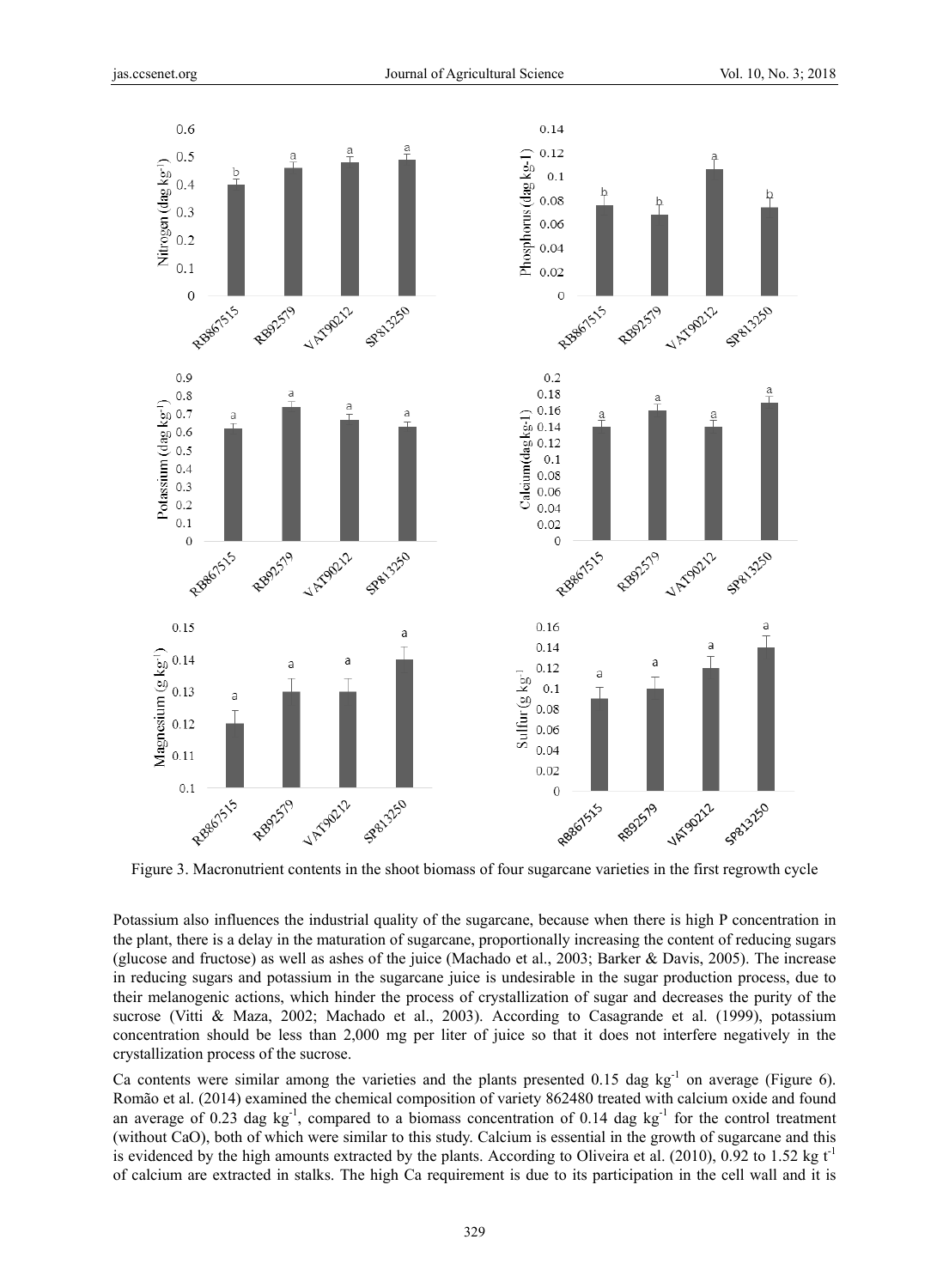important in the functioning of the intercellular membranes, which explains the coordination capacity of Ca, being a structural component in intermolecular bonds (Malavolta et al., 1997).

In regards to magnesium contents, an average concentration of 0.13 dag kg<sup>-1</sup> was found. Domingues et al. (2014) studied the mineral composition of hydrolyzed sugarcane under virgin limestone application and found contents 50% higher than those in this study. In plants, magnesium has a multitude of functions, especially as an activator of enzymatic reactions. Among the reactions in which Mg participates are the transfer of phosphate or nucleotides (phosphatases, kinases, ATPases, synthetases, nucleotide transferases), carboxylic groups (carboxylases, decarboxylases) and dehydrogenase, mutase and lyase activators. Magnesium has a structural role as a component of the chlorophyll molecule. It is needed to maintain the integrity of the ribosomes and undoubtedly contributes to maintaining the structural stability of nucleic acids and membranes. Additionally, it influences the movement of carbohydrates to other parts of the plant and stimulates the uptake and transport of P within the plant.

The varieties did not differ in terms of sulfur content and presented an average concentration of 0.11 dag  $kg^{-1}$ (Figure 1). Sulfur is an important element in the production of amino acids, proteins and chlorophyll, and a component of vitamins and certain plant hormones. It improves root growth, promoting vigor and robustness.

No varietal effect was observed for zinc, iron, copper and boron. The plants had an average concentration of 9.9, 98.7, 1.9 and 4.4 mg kg-1, respectively (Table 2). For manganese, RB867515 showed the lowest levels (20.8 mg kg-1), while the other cultivars were similar and presented an average of 32 mg kg-1. The average micronutrient contents presented the following order of concentration:  $Fe > Mn > Zn > B > Cu$ . Our results are consistent with those of Oliveira et al. (2007) and Silva et al. (2017).

| Variety  | Zn    | Fe                    | Mn                | Сu    | в     |  |  |  |  |
|----------|-------|-----------------------|-------------------|-------|-------|--|--|--|--|
|          |       | -- mg kg <sup>-</sup> |                   |       |       |  |  |  |  |
| SP813250 | 9.8a  | 81.6 a                | 31.0a             | 1.8 a | 3.8a  |  |  |  |  |
| VAT90212 | 12.0a | 90.4a                 | 34.6a             | 2.4a  | 5.0a  |  |  |  |  |
| RB867515 | 10.0a | 102.0 a               | 20.4 <sub>b</sub> | 1.8a  | 4.0a  |  |  |  |  |
| RB92579  | 7.8a  | 120.0a                | 30.8a             | 1.6a  | 4.8 a |  |  |  |  |
| Average  | 9.9   | 98.7                  | 29.2              | 1.90  | 4.42  |  |  |  |  |
| CV(%)    | 20.8  | 23.9                  | 17.3              | 34.65 | 29.19 |  |  |  |  |

Table 1. Micronutrient contents in the shoot biomass of four sugarcane varieties

*Note*. Means followed by equal letters did not differ significantly from each other by the Scott Knott test (p < 0.05).

In most of the areas cultivated with sugarcane in Brazil, the soil provides adequate micronutrient supply. Thus, there is no need for addition via chemical fertilizers. However, the installation of sugarcane plantations in more sandy and less fertile or marginal soils in Alagoas and other Northeastern Brazilian states, combined with concentrated fertilization and planting of high-yield varieties (which progressively increase the absorption and export of nutrients) has caused micronutrient deficiency in several sugarcane plantations (Oliveira et al., 2007).

The varieties used in this study were the most planted in recent crops in Alagoas by large, medium and small producers, increasing the expansion area in the Northeast and South Central regions. These varieties have presented nutritional deficiency of copper and manganese, confirmed by studies on nutritional status (Oliveira et al., 2011; Silva et al., 2017), since Cu and Mn concentrations were below those considered minimum by Malavolta et al. (1997), and Raij (2011). In most of these crops, RB92579 had yield in excess of 80 t of industrializable stalks per hectare, even expressing visual symptoms of deficiency. RB867515, which is a variety of high productive potential and heavily planted in the Northeastern and South Central regions, had leaf Cu and Mn contents below the minimum limits, even though it was not chlorotic.

A couple of the most cited functions for copper are oxidation and electron transfer. Several proteins containing copper play key roles in photosynthesis, respiration, superoxide radical detoxification and lignification. When there is copper deficiency, the activities of all these enzymes are drastically reduced. The decrease of electron transport in photosynthesis, as a consequence of the lower plastocyanin (a Cu-containing protein) content, decreases the amount of ATP and NADPH produced, reflecting on the  $CO<sub>2</sub>$  fixation rate and the synthesis of sucrose and starch (Malavolta et al., 1997; Oliveira et al., 2007).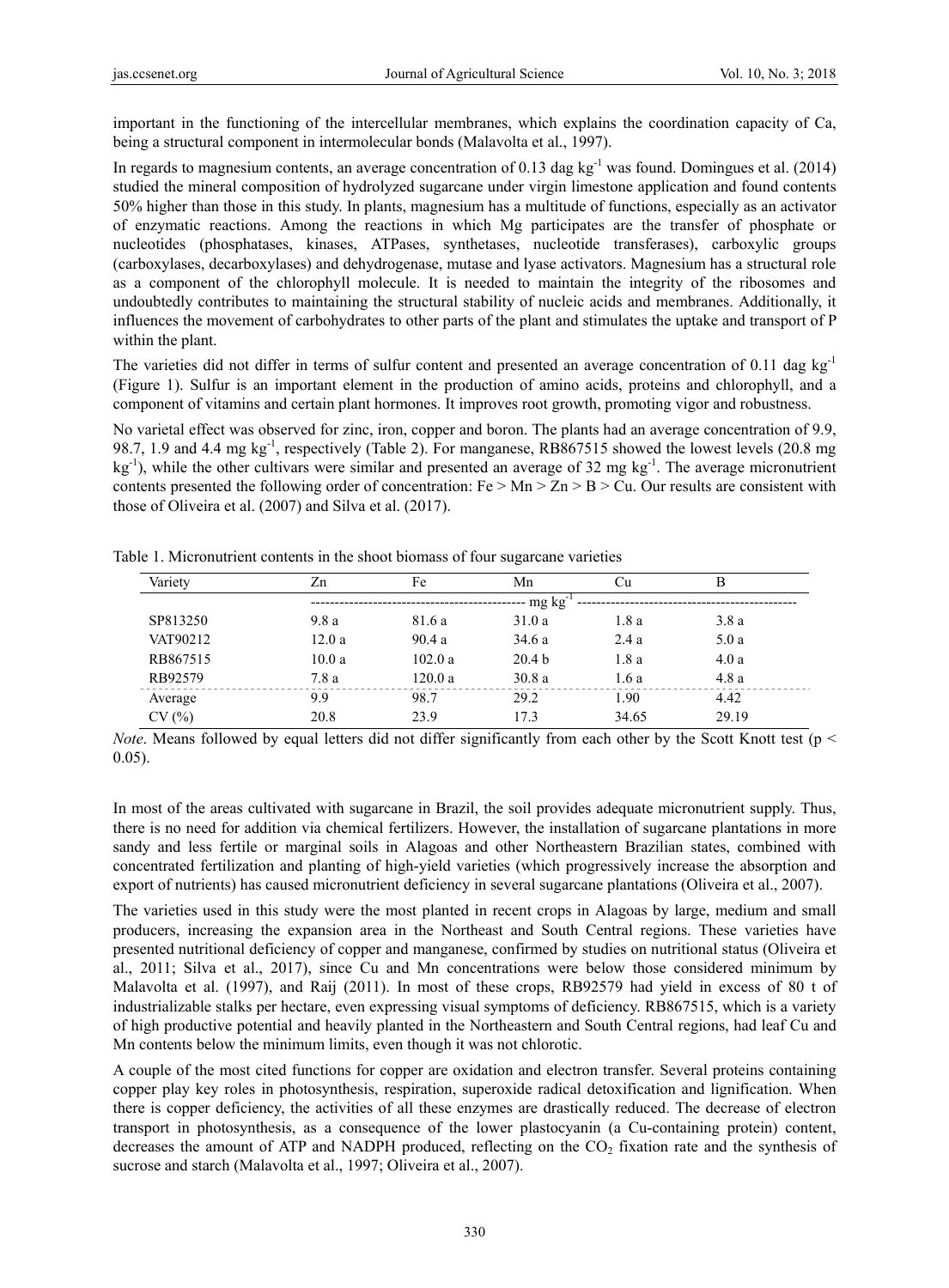Similar to copper, manganese participates in electron transfer. It is present in plants mainly in the divalent form (Mn II), only forming weaker bonds with organic ligands, in which Mn (III) and Mn (IV) can be readily oxidized. This ability to give and receive electrons causes manganese to function exclusively in the breaking of the water molecule and in the release of  $O_2$  (Kirkiby & Römheld, 2007).

In addition to compromising the productive potential of these varieties, copper and manganese deficiency leads to metabolic changes that compromise juice quality, because these nutrients are constituents of metalloenzymes polyphenol oxidase and amylase (Malavolta et al., 1989; Marziah & Lam, 1987; Robson et al., 1981). Therefore, there is accumulation of phenolic and starch compounds under poor performance of these enzymes.

#### **4. Conclusion**

In the first regrowth cycle, sugarcane varieties RB92579, SP813250, RB867515 and VAT90212 had the following decreasing order of macronutrient concentration in shoot biomass:  $K > N > Ca > Mg > S > P$ .

RB867515 presented the lowest concentration of nitrogen and manganese, while VAT90212 has the highest P content.

#### **References**

- Benett, C. G. S., Buzetti, S., Silva, K. S., Teixeira Filho, M. C. M., Costa, N. R., Maeda, A. S., & Andreotti, M. (2013). Quantidade de nutrientes na haste da cana-de-açúcar em função das fontes e doses de manganês. *Semina: Ciências Agrárias, 34*(3), 1077-1088. https://doi.org/10.5433/1679-0359.2013v34n3p1077
- Caione, G., Fernandes, F. M., & Lange, A. (2013). Efeito residual de fontes de fósforo nos atributos químicos do solo, nutrição e produtividade de biomassa da cana-de-açúcar. *Revista Brasileira de Ciências Agrárias, 8*(2), 189-196. https://doi.org//agraria.v8i2a2016
- Calheiros, A. S., Oliveira, M. W., Ferreira, V. M., Barbosa, G. V. S., Santiago, A. D., & Aristides, E. V. S. (2012). Production of biomass, from sugar and protein in function of sugarcane varieties and phosphorous fertilization. *Semina: Ciências Agrárias, 33*(2), 809-818. https://doi.org/10.5433/1679-0359.2012v33n2p80
- Clemente, P. R., Bezerra, B. K. L., Silva, V. S. G., Santos, J. C. M., & Endres, L. (2017). Root growth and yield of sugarcane as a function of increasing gypsum doses. *Pesquisa Agropecuária Tropical, 47*(1), 110-117. https://doi.org/10.1590/1983-40632016v4742563
- Coleti, J. T., Casagrande, J. C., Stupiello, J. J., Ribeiro, L. D., & Oliveira, G. R. (2006). Remoção de macronutrientes pela cana-planta e cana-soca, em Argissolo, variedades RB83486 e SP81-3250. *STAB, 24*, 32-36.
- Domingues, F. N., Oliveira, M. D. S., Mota, D. A., Oliveira, R. P., Santos, J. D., Miranda, A. S., & Godoy, B. S. (2014). Composição mineral da cana-de-açúcar *in natura* hidrolisada com cal virgem (CaO). *Revista Brasileira de Saúde e Produção Animal, 15*(4), 827-834. https://doi.org/10.1590/S1519-994020140 00400003
- Embrapa (Empresa Brasileira de Pesquisa Agropecuária). (2009). *Manual de análise química de solo, planta e fertilizantes* (p. 627). Embrapa, Brasília.
- Embrapa (Empresa Brasileira de Pesquisa Agropecuária). (2013). *Sistema brasileiro de classificação de solos* (p. 353). Embrapa, Brasília.
- Ferreira, D. F. (2011). Sisvar: A computer statistical analysis system. *Cienc Agrotec, 35*(6), 1039-1042. https://doi.org/10.1590/S1413-70542011000600001
- Franco, H. C. J., Bolonga, I. R., Faroni, C. E., Vitti, A., & Trivelin, P. C. O. (2007). Acúmulo de macronutrientes em cana-de-açúcar em função da adubação nitrogenada e dos resíduos culturais incorporados ao solo no plantio. *Bragantia, 66*(4), 669-674. https://doi.org/10.1590/S0006-87052007000400017
- Landell, M. G. A., & Bressiani, J. A. (2008). Melhoramento genético e manejo varietal. In L. L. D. Miranda, A. C. M. Vasconcelos, & M. G. A. Landell (Eds.), *Cana-de-Açúcar* (1st ed., pp. 101-156). Campinas: Instituto Agronômico de Campinas.
- Losordo, Z., Mcbride, J., Rooyen, J. V., Wenger, K., Willies, D., Froehlich, A., & Lynd, L. (2016). Cost competitive second-generation ethanol production from hemicellulose in a Brazilian sugarcane biorefinery. *Biofuels, Bioproducts and Biorefining, 10* (5), 589-602. https://doi.org/10.1002/bbb.1663
- Malavolta, E., Vitti, G. C., & Oliveira, A. S. (1997). *Avaliação do estado nutricional das plantas—Princípio e aplicações* (p. 319). ABPPF, Piracicaba.